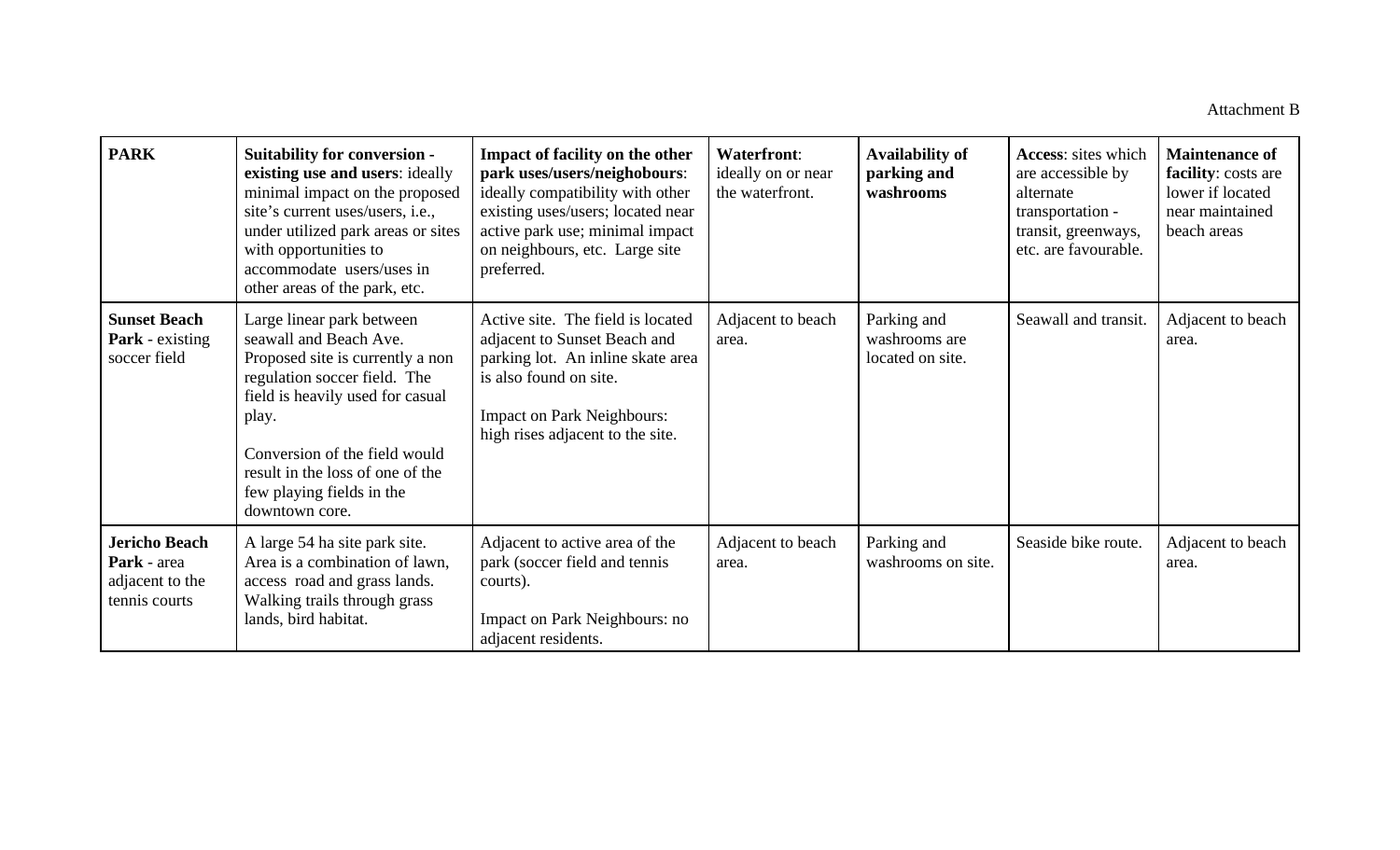| <b>Vanier Park -</b><br>area immediate<br>west of Burrard<br>Marina boat<br>storage area | A large site park site (22 ha).<br>Area is a combination of a<br>gravel parking area and meadow<br>area (bird habitat). Would<br>require the removal of trees to<br>accommodate facility. Minimal<br>impact on existing users.                                                                                                                               | Adjacent to marina boat storage<br>area, parking lots and wooded<br>area.<br>Impact on Park Neighbours: no<br>adjacent residents.                   | Near waterfront -<br><b>False Creek</b>          | Parking and<br>washrooms on site. | Seaside bike route. | Near Kits Beach.                            |
|------------------------------------------------------------------------------------------|--------------------------------------------------------------------------------------------------------------------------------------------------------------------------------------------------------------------------------------------------------------------------------------------------------------------------------------------------------------|-----------------------------------------------------------------------------------------------------------------------------------------------------|--------------------------------------------------|-----------------------------------|---------------------|---------------------------------------------|
| <b>New Brighton</b><br>Park - eastside<br>of the park.                                   | Large waterfront park (11 ha).<br>Area is currently a maintained<br>lawn area. Minimal impact on<br>existing users/uses. Long term -<br>possible daylighting of stream in<br>area.                                                                                                                                                                           | Site is near outdoor swimming<br>pool and tennis courts and<br>adjacent to industrial site.<br>Impact on Park Neighbours: no<br>adjacent residents. | Waterfront park                                  | Parking and<br>washrooms on site. | Automobile access   | Not close to a<br>maintained beach<br>area. |
| Jericho Hill -<br><b>Justice</b><br><b>Institution Site</b>                              | Large Provincial government<br>site - play field areas currently<br>leased to the Park Board.<br>Proposed site: west of the lower<br>parking lots adjacent to gym.<br>Site is currently a gravel lot. No<br>impact on existing users/uses.<br>Would be temporary site as<br>future of the site is under the<br>jurisdiction of the Provincial<br>Government. | Site is adjacent to a parking lot.<br><b>Impact on Park Neighbours:</b><br>adjacent residents to the west -<br>noise impact.                        | Westside location -<br>not on the<br>waterfront. | Parking and<br>washrooms on site. | Automobile access   | Near Jericho<br>beach area.                 |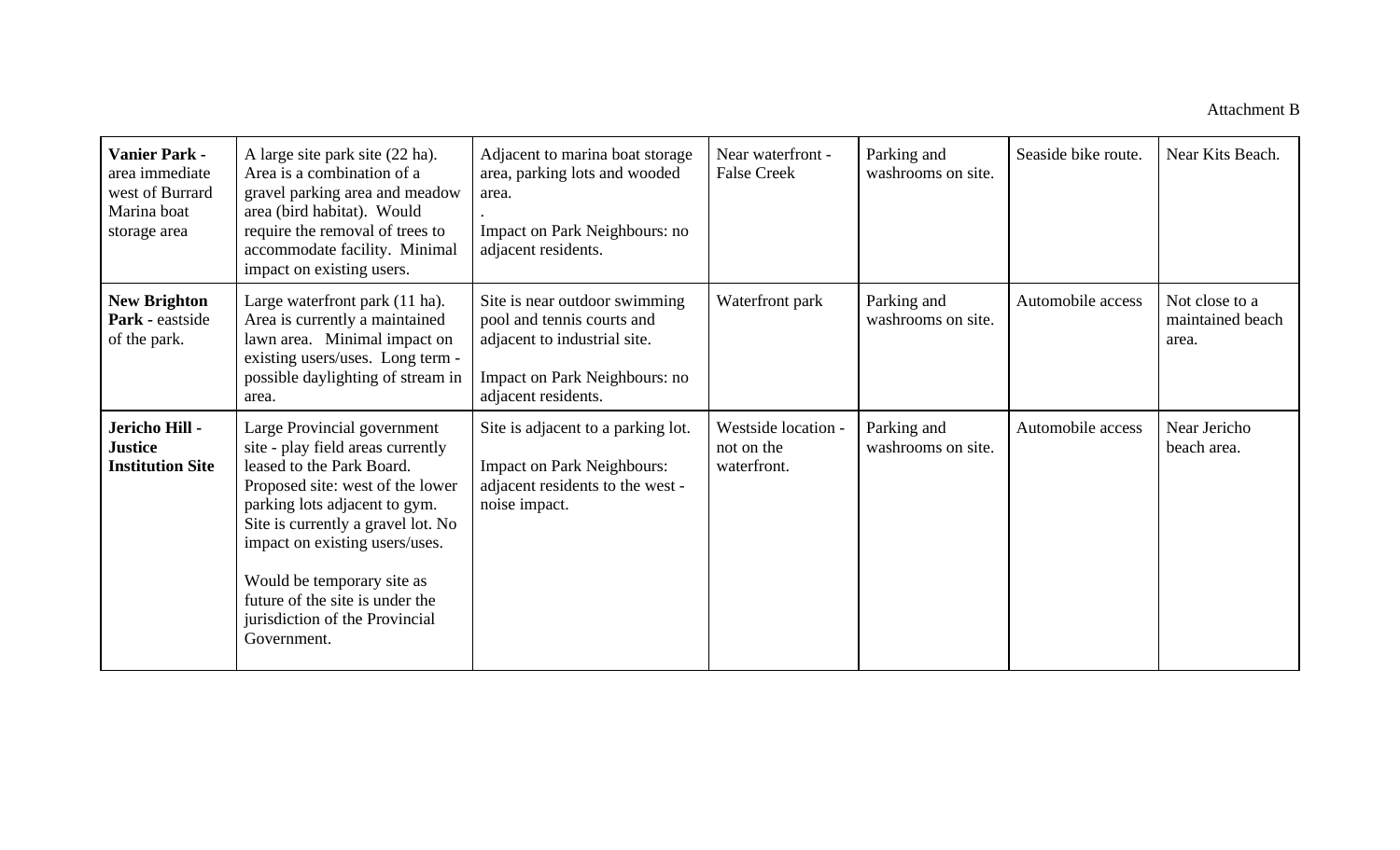| <b>PARK</b>                        | <b>Suitability for conversion -</b><br>existing use and users: ideally<br>minimal impact on the proposed<br>site's current uses/users, i.e.,<br>under utilized park areas or sites<br>with opportunities to<br>accommodate users/uses in<br>other areas of the park, etc. | Impact of facility on the other<br>park uses/users/neighobours:<br>ideally compatibility with other<br>existing uses/users; located near<br>active park use; minimal impact<br>on neighbours, etc. Large site<br>preferred. | <b>Waterfront:</b><br>ideally on or near<br>the waterfront. | <b>Availability of</b><br>parking and<br>washrooms | Access: sites which<br>are accessible by<br>alternate<br>transportation -<br>transit, greenways,<br>etc. are favourable. | <b>Maintenance of</b><br>facility: costs are<br>lower if located<br>near maintained<br>beach areas |
|------------------------------------|---------------------------------------------------------------------------------------------------------------------------------------------------------------------------------------------------------------------------------------------------------------------------|-----------------------------------------------------------------------------------------------------------------------------------------------------------------------------------------------------------------------------|-------------------------------------------------------------|----------------------------------------------------|--------------------------------------------------------------------------------------------------------------------------|----------------------------------------------------------------------------------------------------|
| <b>Hastings Park</b><br>(PNE Site) | Large park site currently being<br>developed. An active site<br>consisting of two play fields are<br>under construction.<br>Site may have long term<br>potential depending on fate of<br>PNE and Race Track.                                                              | Given the redevelopment plans,<br>no appropriate site at this time.<br>Impact on Park Neighbours: no<br>adjacent residents.                                                                                                 | Waterviews                                                  | Parking and<br>washrooms on site                   | Transit                                                                                                                  | Not close to a<br>maintained beach<br>area.                                                        |
| <b>Trout Lake</b>                  | Large 27 ha park. Proposed site<br>- between the community centre<br>and the lake. High use park,<br>especially by field users (five<br>diamonds, soccer and rugby<br>fields, sport and tennis courts).<br>Impact: loss on passive area<br>adjacent to lake.              | Good portion of the park is<br>allocated to sport. Loss of<br>passive opportunities.<br><b>Impact on Park Neighbours:</b><br>adjacent residents.                                                                            | Lake                                                        | Parking and<br>washrooms on site                   | Skytrain and<br>bikeway                                                                                                  | Not close to a<br>maintained beach<br>area.                                                        |